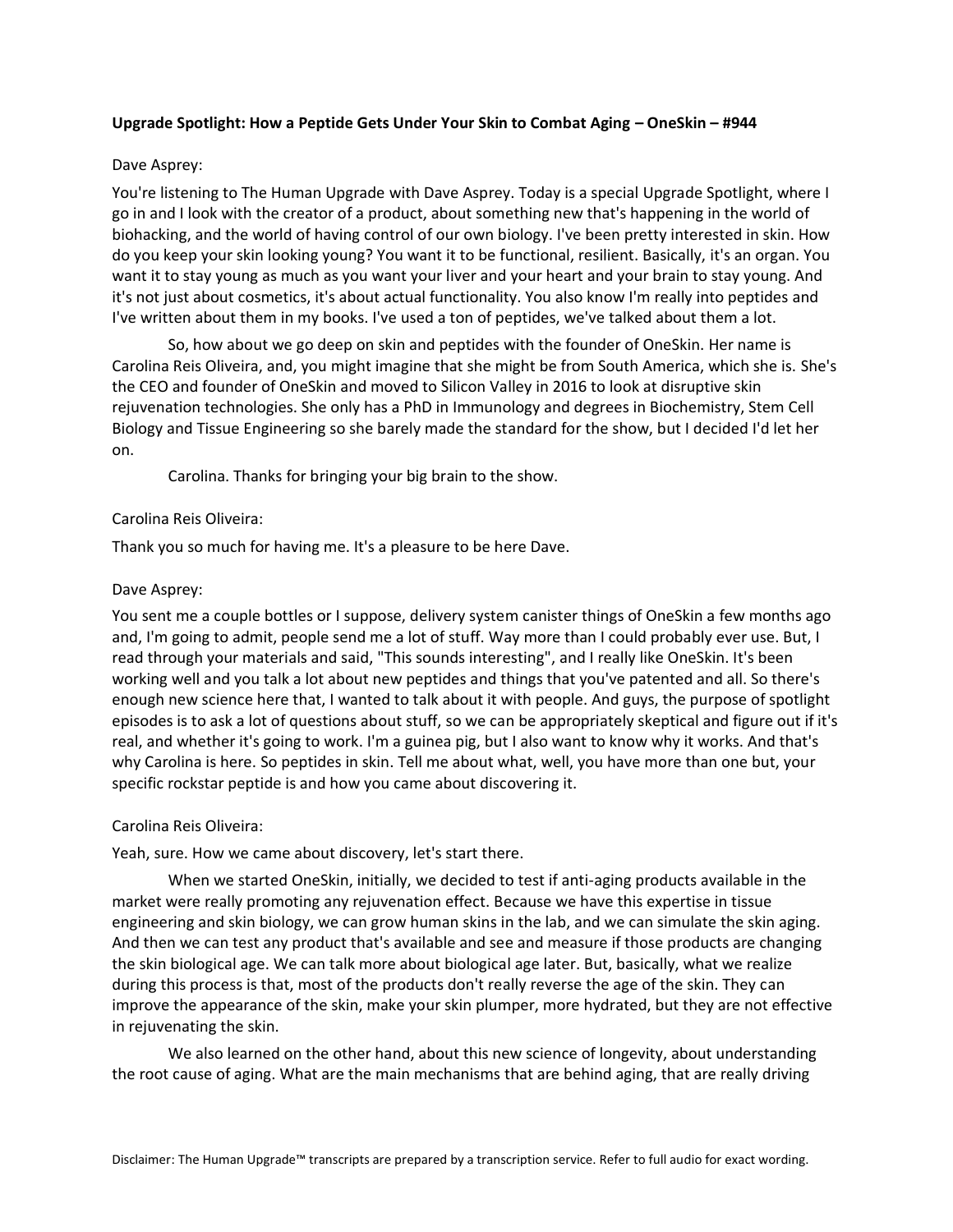aging in the skin? One of them that has got a lot of attention in the past few years, you are probably familiar with, is the accumulation of damaged cells, also called the senescent cells or zombie cells in-

Dave Asprey:

Zombie cells in my books, right? Senescent cells is the right word.

Carolina Reis Oliveira:

Yeah.

Dave Asprey:

And this happens in your skin, on your face [crosstalk 00:04:45]

## Carolina Reis Oliveira:

In your whole body, but primarily on your face because you have more exposure. You are exposed to UV radiation, but also, several environmental stressors. And basically, we saw a lot of other companies in this longevity space, searching for new molecules that would decrease the accumulation of senescent cells in different parts of your body, intending to avoid or to treat age-related diseases. And we didn't see anyone using the same approach to target skin aging. As you pointed out, it's our largest organ and it's definitely accumulating a lot of senescent cells, which can also compromise our overall health. So we decided to develop a screening platform to test over thousand different peptides, until we found the one that has the highest or the greatest ability to decrease the accumulation of senescent cells. So, that's how we got to this peptide that we call OS-01.

Dave Asprey:

So you tested a thousand different substances.

Carolina Reis Oliveira:

Correct. Yeah.

At least, a thousand peptides, plus a lot more in terms of other molecules that were already described in other papers or even present in other products.

#### Dave Asprey:

Okay. You went through and you did the same research anyone listening could do with months of work and enough education and you read all the papers that said, "Oh look, this has an effect". For instance, something like methylene blue. I've been talking for years about how I put a few drops of that in the stuff that I use, which also has GHK stuff I've used for years. GHK is another common copper tripeptide and they both have studies that show they work. Do you use methylene blue or GHK in OS-01?

#### Carolina Reis Oliveira:

We did test methylene blue. We didn't test yet, GHK. I think we bought it once, but I don't know why we didn't test it. We can do this and I can come back to you with the results.

But, as you were saying, we spent five years during this product development because we came up with this angle of trying to understand if aging... Let's say that skin aging is a disease. What's causing that disease? What's the target that we should intervene? And then we came with this hypothesis, that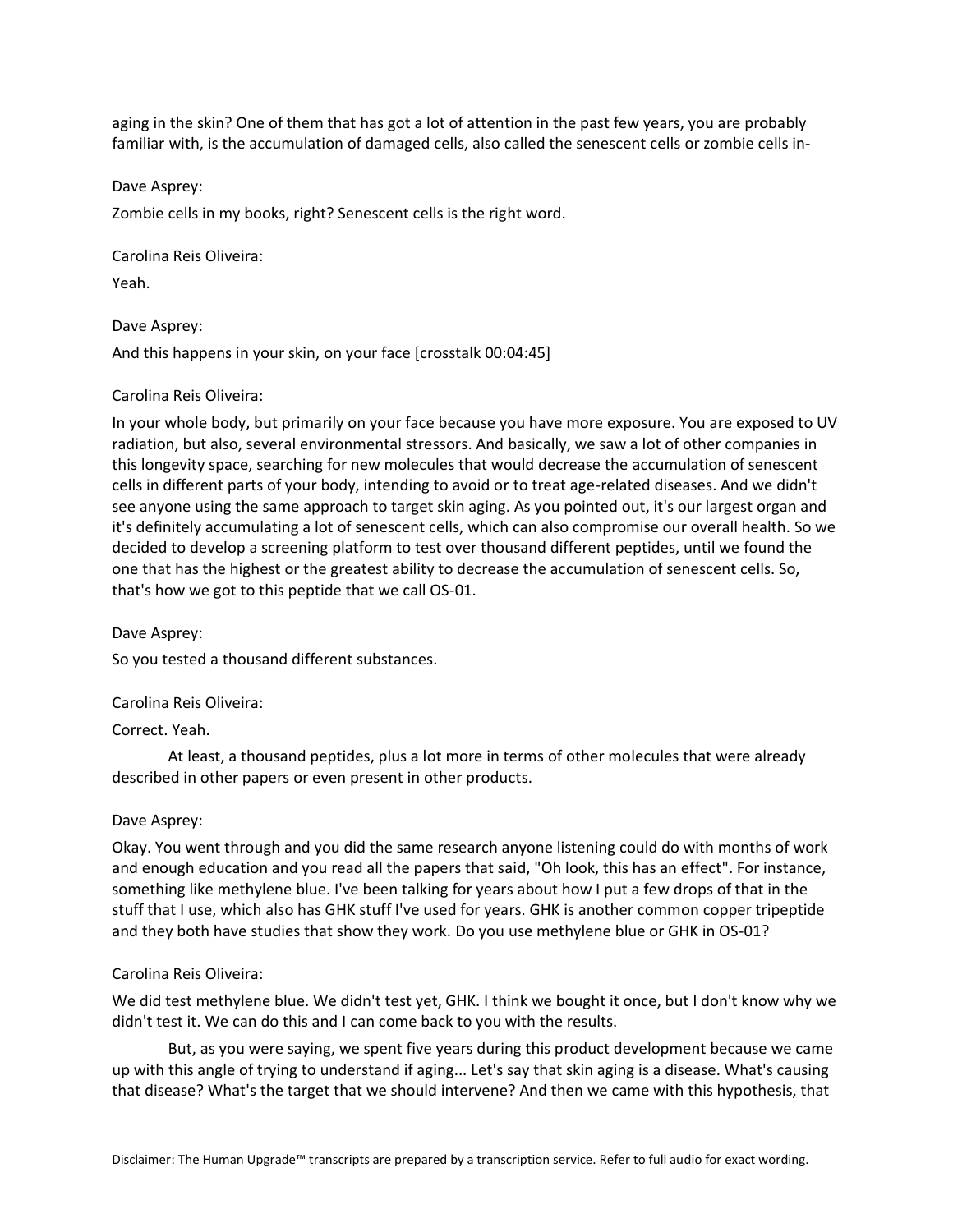not only us, but other companies were researching. Okay, the accumulation of zombie cells is a very important driver of aging, so let's search for molecules that can decrease the accumulation of zombie cells. And then we need some controls. Which other molecules are available that we can compare to see if ours is the best.

I think it's important to highlight that, in order to find an ingredient or a molecule that is appropriate to be included in a cosmetic, you needed to check several boxes. For example, the concentration that, that molecule works needs to be a concentration that you can deliver through the skin, right? Our skin is made of this stratum corneum, that is a physical barrier, designed to protect our bodies against penetration of big molecules. So if your molecule is big, it won't penetrate unless you do some microneedling or you create some kind of hole in the skin. For example, for methylene blue, we found that it works at a concentration that's a little higher, so it would be very hard. Or as you said, you could have a very interesting color if you were to deliver 50 micromolar into your skin to get to that effective concentration.

# Dave Asprey:

Let me translate that a little bit for people listening. Methylene blue is a dye that's used surgically. We figured out about 25 years ago, that it stimulates mitochondrial function. I started using very small amounts of it there. And we now know that you can take more of it orally. You've seen pictures of me as a blue tongue from taking it. I've talked for years about putting a few drops of it in whatever I'm putting on my face. The issue though, as we're learning here is that the amount that I'm putting in, may not be enough to stimulate collagen synthesis, which is what it does in studies.

What you're saying is you actually studied the amount that would be required and it's dying-skin blue. So if I want to look like Braveheart and have young skin, I could do it. But what you're doing with your peptide is a lower dose and it can enter the skin. Some of the other things I've tried over the years is, wouldn't it be great to just have a collagen facial, just take some of that collagen protein that I made into a billion-dollar market category, because it works internally and just smear it around on your hands and put it on your face. It doesn't enter because it's too big of a molecule. So, that doesn't work.

So, what's left? Well, the kind of stuff you're doing. So tell me more about your peptide.

# Carolina Reis Oliveira:

Yeah. So our peptide, it's small enough. It's made of 10 amino acids to be able to penetrate into the skin without a more sophisticated delivery system or a more, I would say, invasive procedure, such as microneedling or so. So we have actually tested the penetration, how much of the peptide actually goes into the dermis. One of the studies that we do in our lab, we apply the cream on top of skin biopsies. We can get this skin from the leftover of plastic surgery. We can cut small pieces of the skin, aside from the one that we can grow in the lab, we apply the cream and then after 24 hours, we separate the dermis from the epidermis. And we want to see, we want to measure in the dermis, that is the lower layer in the skin, how much peptide gets into the dermis.

Then we measure through mass spec, so we can really quantify how much is really crossing the stratum corneum and getting to the dermal layer. That's when we want to see the collagen production and the stimulation of fibroblasts and so on. So this peptide has a very interesting profile because, again, it's small enough to penetrate, it's super safe. We have done all the safety studies. There is no toxicity, no irritation. We've done all the recommended studies by FDA for personal care products, and, has this beautiful effect of reducing the accumulation of senescent cells, and also reduces the release of inflammatory markers, and increase the production of hyaluronic acid, elastin and collagen. So, in the end, there's a molecule that has all these attributes that's very important for healthy skin, overall.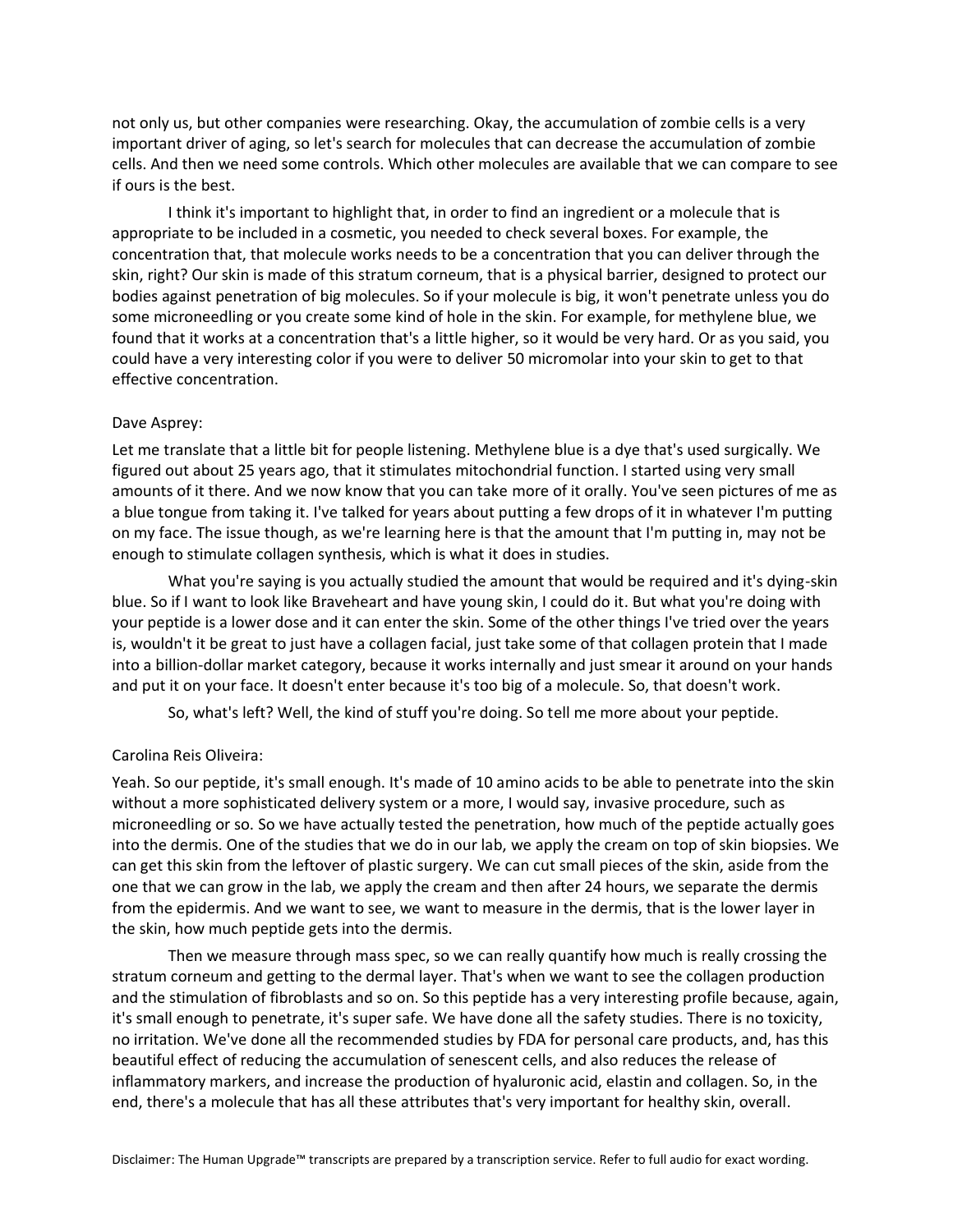## Dave Asprey:

So, reducing senescent cells in skin is pretty hard to do. The only other thing I've seen with great validity for that, other than intermittent fasting, is going to do some of that systemically, but probably less in the skin because the skin is less responsive than say, the GI tract or other organs, is you could use a prescription drug that has to be compounded. It's possible to do that, but it probably has some side effects too. That's the only other option that I've seen. And it doesn't do any of the other stuff that you've validated in your studies, like the thickness of the epidermis better barrier function, so you don't absorb as much from your environment. And instead of trying to smear collagen on your skin, which we just said, doesn't work, you're turning on collagen genes and hyaluronic acid genes and elastin genes.

So, this is basically getting the right signal into the cell, to tell the cell what to do, so that it becomes biologically younger, which is a huge claim. And one that I would be like, "Yeah, right". Except that, the way you went about creating this, and the amount of science you did in order to launch this. This is almost like a new drug, except it's a topical and it's not a drug. Is this a peptide that you guys originally synthesize or did you just test a bunch of things out there? And the OS-01 is a combination of peptides? Tell me a bit more about the ingredients.

## Carolina Reis Oliveira:

## Yeah. Great question.

So, we started with a library of antimicrobial peptides. This came in from one of our collaborators in Brazil. A library basically means different sequences of peptides. We put the peptide in contact with skin cells, like zombie agent skin cells, and then in the end, we measure which peptide has performed best, in terms of decreasing the number of H cells.

From this initial screening, we found four hits, or that means four peptides that worked the best. Then we created variations of these sequences, and we generated another 800 peptides. So, in order to optimize the effect that we saw in the first round, we used this algorithm that help us to create a new sequence of peptides. And then we did a second round of screening until we got to OS-01. So, in the end, OS-01 is a novel peptide. It's a novel sequence. There is 70% homology with other peptides in our body, but it's basically a peptide that we discovered during this development process.

# Dave Asprey:

Okay. So it's a new peptide that, you looked at a thousand different things said, "Oh, look, we found that does something". This is kind of radical new science.

But one of the claims you make, that is probably the most radical, is similar to what David Sinclair, who's a friend, who's been on the show, the Harvard biologist, who said, we can now reverse aging inside cells. That claim, in and of itself, you would've lost your tenure if you said that 15 years ago, because everyone says you can't do that. You can't even measure that. And you're coming out and saying in the skin specifically, we can reverse the biological age of skin cells. That means you have to be able to measure the biological age of skin cells to say you can reverse it.

I've talked with Steve Horvath, who does the Horvath clock, which is our methylation clock for general aging in the body. By the way, I'm 11 and a quarter years younger than my chronological age so I think some of this stuff works. But you have a different measure for measuring aging and skin. How would you know the biological age of your skin?

Carolina Reis Oliveira: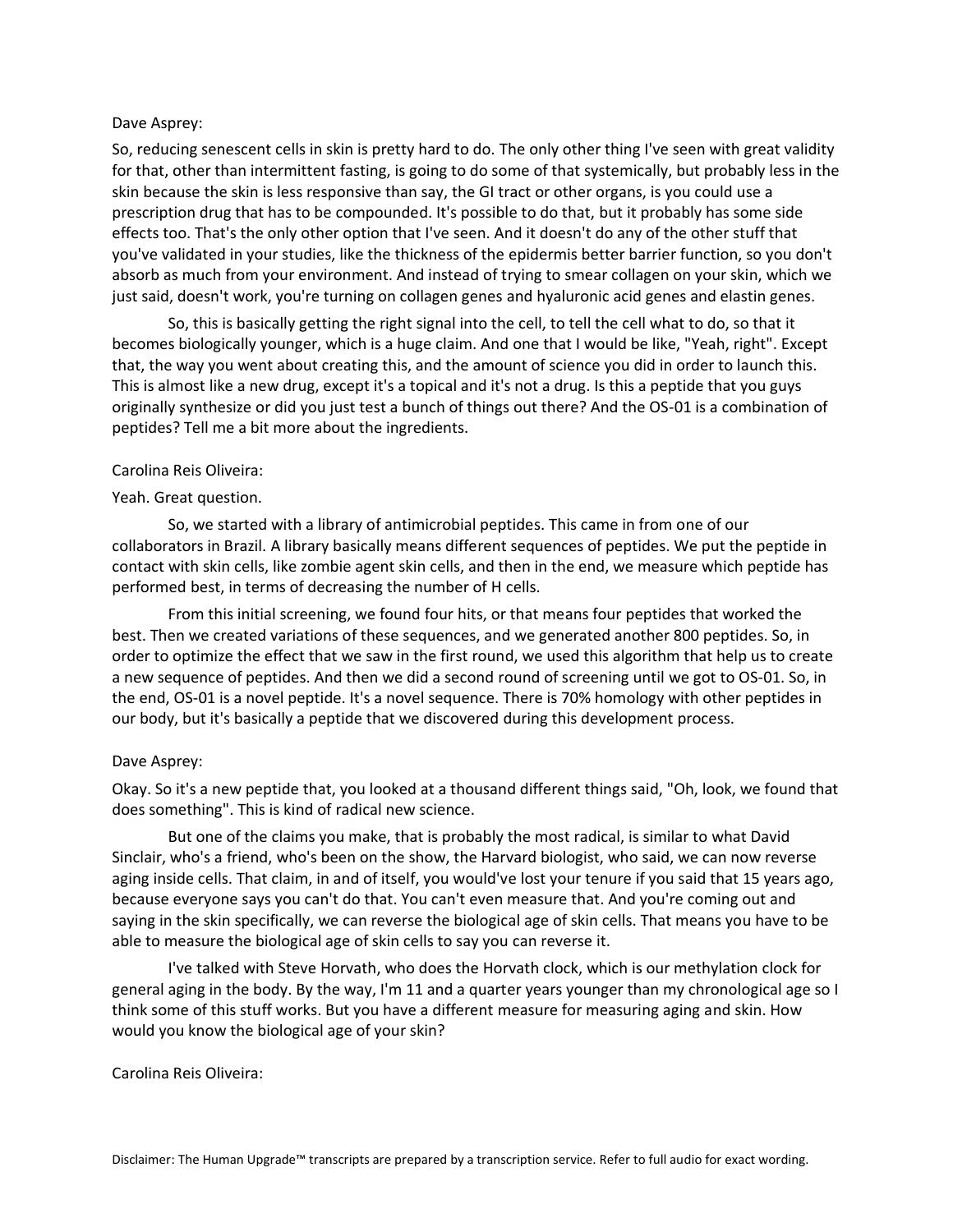Yeah, that's a great point. It's very similar to what Horvath did, but Horvath initially used tissues or a combination of tissues of the whole body, and developed an algorithm to measure any tissue biological age.

What we realized as we were testing, and initially were using the Horvath clock, is that the accuracy for skin was not very high. So, using or training an algorithm that was trained only with skin samples, that's skin-specific, we could get to a better accuracy. Even later, Horvath developed a skin and blood algorithm. We went a step further and developed a skin-specific methylation algorithm. We even have a paper published, that we compare with external samples. How we can predict the biological age of certain tissues once we know the chronological age. For example, if I get a piece of your skin and we run the dating hour clock and we compare to Horvath, our error, our accuracy is higher.

So we should be closer in terms of predicting, better, your biological age. What we did once we developed this new algorithm that's specifically trained to measure skin biological age, we isolated the DNA from the skin that we treated with our peptide and with other molecules. Then, we measure how much we are reversing the biological age of the skin. And we saw an average of 2.6 years in terms of decrease in the skin biological age with our peptides treatment.

## Dave Asprey:

Wow. So you developed a new molecular clock that's quantifiable. That is real science. So it's repeatable, and you use that on all of your thousand different samples to see which one of these is actually turning back the clock.

You guys can see why this is kind of an exciting time in the world, because you can even do that kind of science. If you go back, 20 or 30 years, which is well within the range of most people alive today, this would've been billions of dollar's worth of research. Literally billions of dollars. And now we're like, "Oh yeah, we'll just kind of do it". It wasn't that hard. It only took five years. Okay. It was hard, but I'm pretty stoked on this. So you have this idea of a mole clock, for molecular clock, to test it. What's the timeline? If I start using OS-01... By the way, I love the name OS-01. I'm a nerd. You're in Silicon Valley, you're speaking my language. The OS-01 one peptide, how quickly do you see reverses in biological aging themselves?

# Carolina Reis Oliveira:

Yeah. Another great question. So far we have done this in a lab setting. In vitro, as we call, this reversal in 2.6 years was in five days of treatment. Obviously, the condition is very different from using the cream and the amount that will penetrate. So, we are now running a clinical study, in which people or participants are using the cream for six months up to 12 months. We are collecting biopsies, and we are going to be able to measure the change in the biological age, after six and 12 months. So, this should be finishing soon, and then you have this data. But so far, we already have, I'd say one validation from the lab that in five days, in certain conditions, we are able to already reverse the skin biological age. So, it's a matter of translating to humans and understanding how long it takes in humans to promote that age reversal.

# Dave Asprey:

After probably a couple weeks, I felt like I noticed a visible difference in my skin, but if you in the mirror every day, you're going to see the same thing. That's why my kids don't notice that they're getting taller, because they look in the mirror every day. But then, when they see their grandparents or something like, "Oh my God, you've grown so much". And like, "No, I didn't". So it's very hard, unless you use photos with the same lighting, to really know if your skin changed.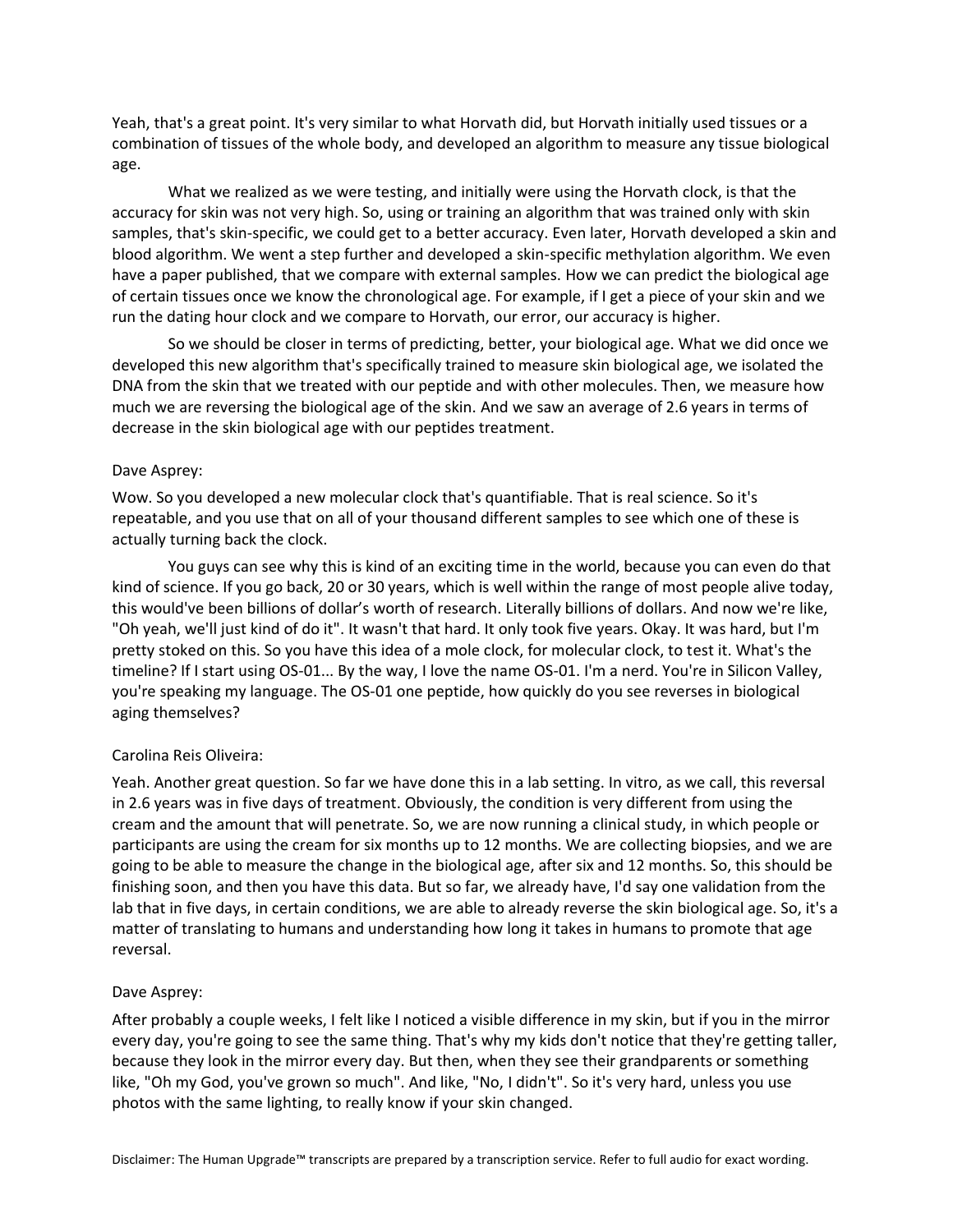All right. Question I'm getting from the upgrade collective, my mentorship group, who's tuned in live to be able to ask questions. Brown spots, aging spots, are those because of the senescent cells? Does OS-01 work on those?

Walk me through what's going on with brown spots on skin.

# Carolina Reis Oliveira:

Yeah. So, definitely, we have seen that the accumulation of senescent cells is associated with the appearance of dark spots and aging spots. More specifically, there is a dysregulation in terms of melanin deposition, and we've done a specific study to evaluate how our peptide can decrease melanin accumulation. We test against some of the, I'll say, best controls in the market, retinoic acid, kojic acid. And our peptide worked very well in decreasing both the secretion or the production of melanin inside the cell, and also decreasing the secretion of melanin outside the fibroblasts [inaudible 00:22:15], the melanocytes, in fact that produce the melanin. But there is obviously what we call intracellular signaling happening.

Again, short answer, yes. The peptide has shown very good effect in decreasing melanin deposition in melanocytes. And we have seen improvements in our customers as well, and from our clinical studies, improvement in the overall skin tone.

#### Dave Asprey:

Okay. So basically, it's going to help reduce the creation of those spots. Is it going to reverse brown spots that are there over time? Possibly?

#### Carolina Reis Oliveira:

Yeah. The way that the peptide works is also preventing, because once we have senescent cells, the most detrimental part is the secretion that those senescent cells release, right? The secret inflammatory factors that cause an increase in inflammation in the tissue. This will start leading to this function in several pathways, including melanin deposition. So, once inflammation is decreased or, since peptide protects the healthy cells of this detrimental signal that's coming from the zombie cells, the healthy cells can work better and can decrease the, or they can reestablish the right production of melanin. So, it kind of brings your tissue to homeostasis again, because you are decreasing the bad signals that are being released from senescent cells. Because of that, we are able to decrease the appearance of aging spots.

#### Dave Asprey:

Okay. The body lotion, the OS-01 body versus OS-01 for the face, what's the difference? Is it just a concentration? What else is going on there?

#### Carolina Reis Oliveira:

First the concentration, since our body is not as exposed as our face to the environmental stressors, we need a lower concentration of peptide to keep our skin healthy and functional. Also, because the skin of the face is a little more delicate, there are certain ingredients that can make your skin a little greasy, or it can make you break out.

So, we avoided those ingredients for the face. But we can include them for the body, because they can promote better hydration. For example, ceramides, you can still have for your face, but depending on the concentration, can cause some adverse effects. So again, we selected the ingredients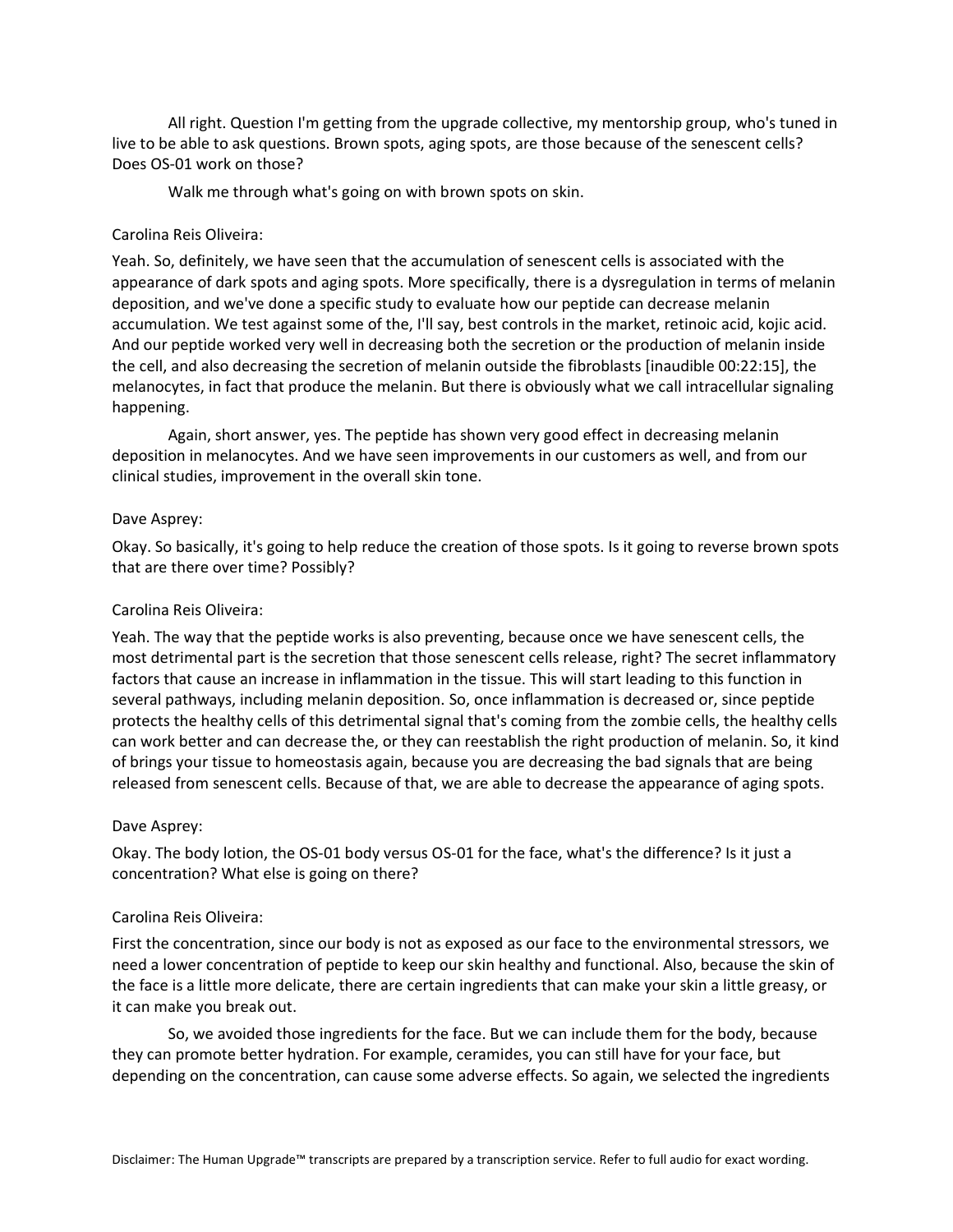that are helpful for your skin and they're adequate for your body skin, and the same for your face. But the primary difference is on the concentration of the peptide. That's higher on the face product.

## Dave Asprey:

Got it. I have a fantasy one day, of just having a bathtub full of OS-01 and I'll just sleep in it and just marinate and wake up and I'll be 17 again, is that possible? Can you make me [crosstalk 00:25:38]

# Carolina Reis Oliveira:

[crosstalk 00:25:38] We had many customers say, "Can I bath in this stuff? This is amazing". So yeah, we'll see what we can do about it. But we already created the body product, so we just need a thousand bottles.

## Dave Asprey:

There we go. That's the plan. Would you say that you meet the clean beauty standards, where there's a lot of companies who put hormone disruptors and things like that? What's your take on it? What did you do to meet them or do you think they're real?

## Carolina Reis Oliveira:

Definitely, safety is No. 1 rule for us. Just, as a reference, we use the EWG score that shares, in terms of safety, which ingredients are safe for your skin. And the average score is 1.02. It means that the lower, the better. And we can clearly see, in the experiments that we do in the lab, if the product's not clean, the skin will start to degenerate. We've tested a bunch of products in the market, and I don't need to mention names, but it's very consistent, the toxic effect. In our product, we would only bring a product to the market that's bringing benefits, that's improving the health of the skin. Again, we are mostly focused on improving the health and obviously, we all want to look good, but this is a consequence of a healthy skin. So definitely, our products, very safe and clean.

#### Dave Asprey:

Carolina. Thank you for, I would say, doing really hardcore science around skin aging and, there's lots of things we've talked about on the show about lasers and different ways to take care of your skin.

You've just gone really deep, in the nerdiest level possible, of just comparing a thousand ingredients against different kinds of skin over time. And doing the scientific method to figure out here's something that works, then, presenting a convincing case that it does genetic changes in the skin, thickening of skin. That it changes your IL-6 inflammatory cytokine levels and gets rid of senescent cells. So, everyone is going to make some level of investment in taking care of their skin, which could be as simple as, the same bar of soap that you use to wash your butt, you wash your face with. Which is most guys, let's face it, because the soap forgets it was by your butt, by the time it comes to your face. So we just won't think about that.

But, that's probably not the best thing to do for your skin. And then there's people who spend, \$500 a month on all sorts of extracts of, pearl something. And actually, pearl can be good for your skin, right? But you don't necessarily know what's going to work until you try it. And we all, eventually after thousands of dollars, may end up, "Okay, I found something that I like". But, I think we can shortcut a lot of that with just the science you're doing.